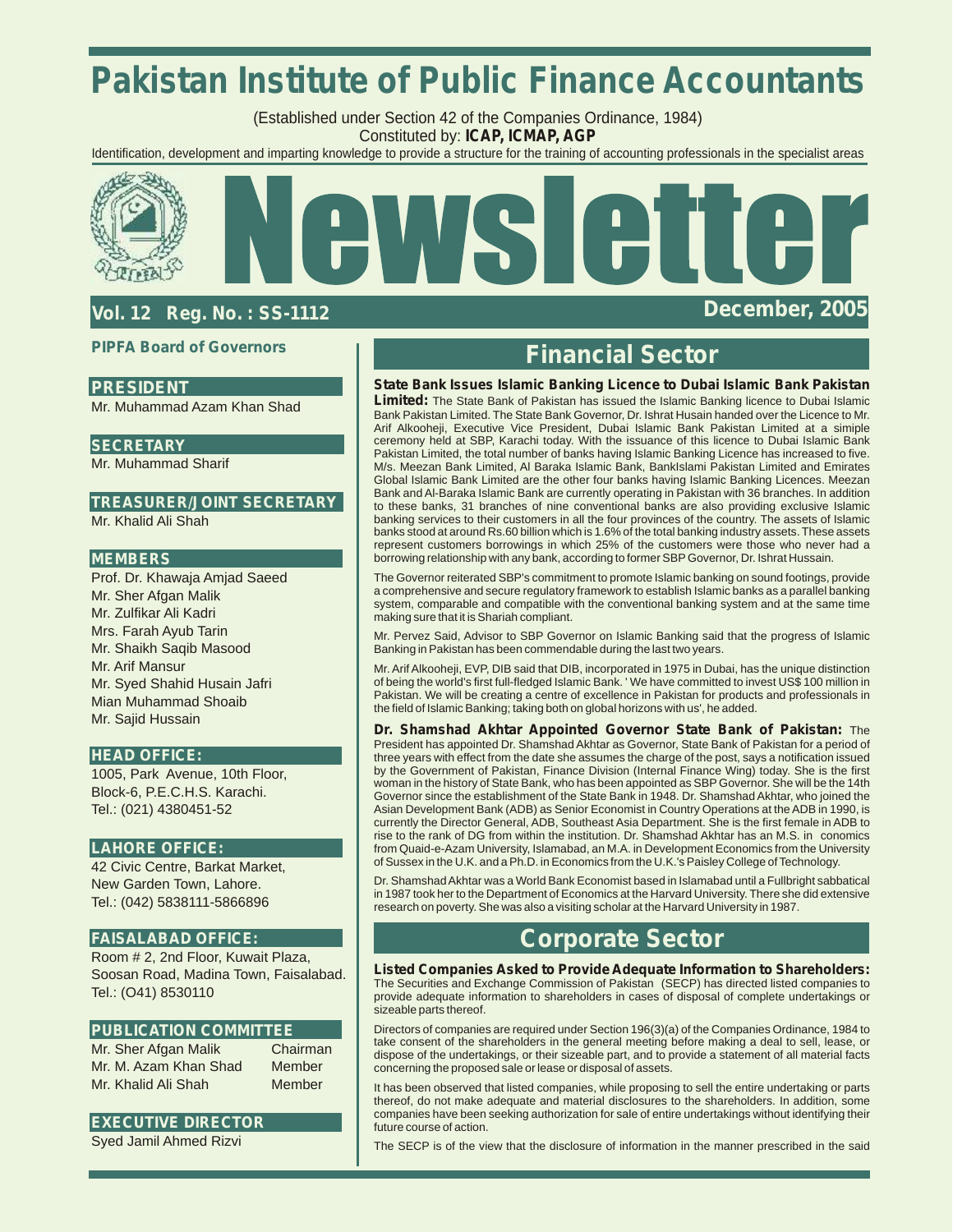decisions and that the transactions were undertaken in a transparent with the SECP's directive to recover unauthorized investments along with manner to ensure compliance of the relevant provision of the Ordinance in mark u its true spirit. The notification No. S.R.O. 1227(I)/2005 dated December 12, 2005 is available on the SECP's website, www.secp.gov.pk

Out of these, three companies including Antried Spinning wills Limited,<br>Khairpur Sugar Mills Limited and Saleem Sugar Mills Limited were<br>penalized for not filing quarterly accounts of the first two quarters of 2005,<br>penali

**Amendment in IT Ordinance notified:** The Central Board of **Electronic Filing of Sales Tax and Federal Excise:** Central

The text of notification reads: "in exercise of the power conferred by sub-<br>section (2) of section 53 of the Income Tax Ordinance, 2001, the federal<br>government is pleased to direct that the following further amendment shal be made in the second schedule to the said ordinance, namely:

In the foresaid schedule, in part IV, after clause (42) the following new 2. Download Electronic Return Forms & Challan. www.cbr.gov.pk<br>clause shall be inserted. namely:

"(42A) the provisions of sub-section (6) of section 153 shall not apply in 4. Deposit Due Tax. In nearest authorized branch of NBP. respect of payments received by a person for supply of relief goods for earthquake victims against funds from the President's Relief Fund for 5. Incorporate Tax payment details. Computerized payment receipt Earthquake Victims 2005, or any other such source of the government or particulars on the Return Form.

**Filing of Corporate Tax Returns:** Last Date for filing of Corporate 7. Transmit Federal Excise Returns. E-mail at federalexcise.returns@ Tax Returns is December 31. You may file the same through hassle free chr.gov.pk and convenient way of Electronic filing. All you need is a Digital Certificate and convention way of Licensian and School and School and School and School and School and School and School and School and School and School and School and School and School and School and School and School and School and Accountant or an Advocate), holding a digital Certificate. This is a major step forward in the modernization of Taxation System of

notification would ensure that shareholders were making informed while a company Pak Elektron Limited was penalized for non-compliance<br>decisions and that the transactions were undertaken in a transparent with the SECP's di mark up from its associated undertakings. Fine aggregating Rs. 545,000 was imposed on chief executives and directors of these companies.

The SECP stopped Chenab Textile Mills Limited from passing resolution<br>including in agenda for its extraordinary general meeting regarding sale of **SECP Penalizes Four Companies for Violation of Legal including in agenda for its extraordinary general meeting regarding sale of <b>Provisions in November 2005:** The Securities and Exchange fixed assets of the company compr From Subsection of Pakistan (SEC) penalized four companies for violation of<br>different legal provisions during November 2005.<br>Out of these, three companies including Ahmed Spinning Mills Limited,<br>Out of these, three compani

# **Taxation**

Revenue notified in the second schedule of Income Tax Ordinance, 2001 Board of Revenue after the success of Electronic Filing of Income Tax vide SRO 1205(I)/2005 dated December 6, 2005.<br>Returns is now introducing Mandatory Returns is now introducing Mandatory Electronic Filing of Sales Tax and<br>Federal Excise Returns for Taxpayers of Iarge Taxpayers Unit (LTU),

- 
- 
- 3. Fill the Return Form & Challan. Worksheets
- 
- 
- the purchases made by approved voluntary non-profit organizations or experiment Sales Tax Return Form. E-mail at salestax.returns@<br>welfare organizations or welfare bodies for the aforesaid purpose." cbr.gov.pk
	-
	-

Pakistan.

# **IFAC News**

**Professional Accountants in Business:** The International guidance will be a valuable resource to development partners, rederation of Accountants' (IFAC) Professional Accountants in Business governments and others seeking reutation of ACOUTHET CONDITIONS (PAIB) COMMITED A SUBSEXTED IN THE CONDUCTED IN THE CONDUCTED IN THE USE OF THE USE OF THE USE OF THE USE OF THE USE OF THE USE OF THE USE OF THE USE OF THE USE OF THE USE OF THE USE OF THE professional accountant in business. The paper, entitled The Roles and<br>Domain of the Professional Accountant in Business, includes a definition of accountancy profession does not exist in a country, where the profession the professional accountant in business and highlights the many roles that exists and there is a desire to establish a professional accountancy body, professional accountancy body, including implementing and and where an e maintaining operational and fiduciary controls, providing analytical support enhancement.<br>for strategic planning and decision making, ensuring that effective risk for strategic planning and decision making, ensuring that effective risk The guide addresses the following areas:<br>management processes are in place, and assisting management in setting The guide addresses the following are

**IFAC Releases Guidance to Help Strengthen** o Roles and responsibilities of a professional accountancy body; **Accountancy Bodies and Contribute to Economic** o Education and examinations; and **Stability Worldwide:** Recognizing the international accountancy o Conceity development **Stability Worldwide:** Recognizing the international accountancy of Capacity development.<br>
profession's role and responsibilities in fostering economic growth in<br>
developing nations, the International Federation of Account developing nations, the International Federation of Accountants' (IFAC) The Developing Nations Committee welcomes best practice examples and<br>Developing Nations Committee has released quidance entitled other input on the qu Developing Nations Committee has released guidance entitled other input on the guide, which it anticipates updating<br>Establishing and Developing a Professional Accountancy Body. Available These may be emailed to developingn Establishing and Developing a Professional Accountancy Body. Available

**New IFAC Publication Highlights the Value of** electronically through the IFAC website or on a CD-ROM, this new **Professional Accountants** in **Business:** The International guidance will be a valuable resource to developmen

Domain of the Professional Accountant in Business, includes a definition of accountancy profession does not exist in a country, where the profession<br>the professional accountant in business and highlights the many roles tha and where an existing professional body requires further development and

- o Establishing a professional body;
- 
- 
- 

# **ICMAP News**

**ICMAP National Council 2006-2008 Election:** The Election of Elected Members:<br>14th National Council for the term 2006-2008 was held on December 25, 1. Mr. Hasan A. Bilgrami 14th National Council for the term 2006-2008 was held on December 25, 2005. Results of the election were announced during 39th Annual General 2. Mr. Sher Afgan Malik Meeting held on December 27, 2005 at Head Office, Karachi. 3. Mr. Kashif Mateen Ansari<br>The Theodore Mateur Ansari Mateur Ansari 2007, 2007, 2008, 2009, 2009, 2009, 2009, 2009, 2009, 2009, 2009, 200

1. Mr. Muhammad Rafi The Federal Government has also nominated four members under section and Management Accountants Acts, 1966.<br>1960. Mr. Mohammad Arif Nara 9(2) (c) of the Cost and Management Accountants Acts, 1966.

The National Council 2006-2008 will, therefore, consist of the following 7. Mr. Muhammad Azam Khan Shad<br>members. 8 Mirza Munawar Hussain

- 
- 
- 
- 
- 
- 6. Mr. Mutee-ur-Rehman Mirza
- 
- 8. Mirza Munawar Hussain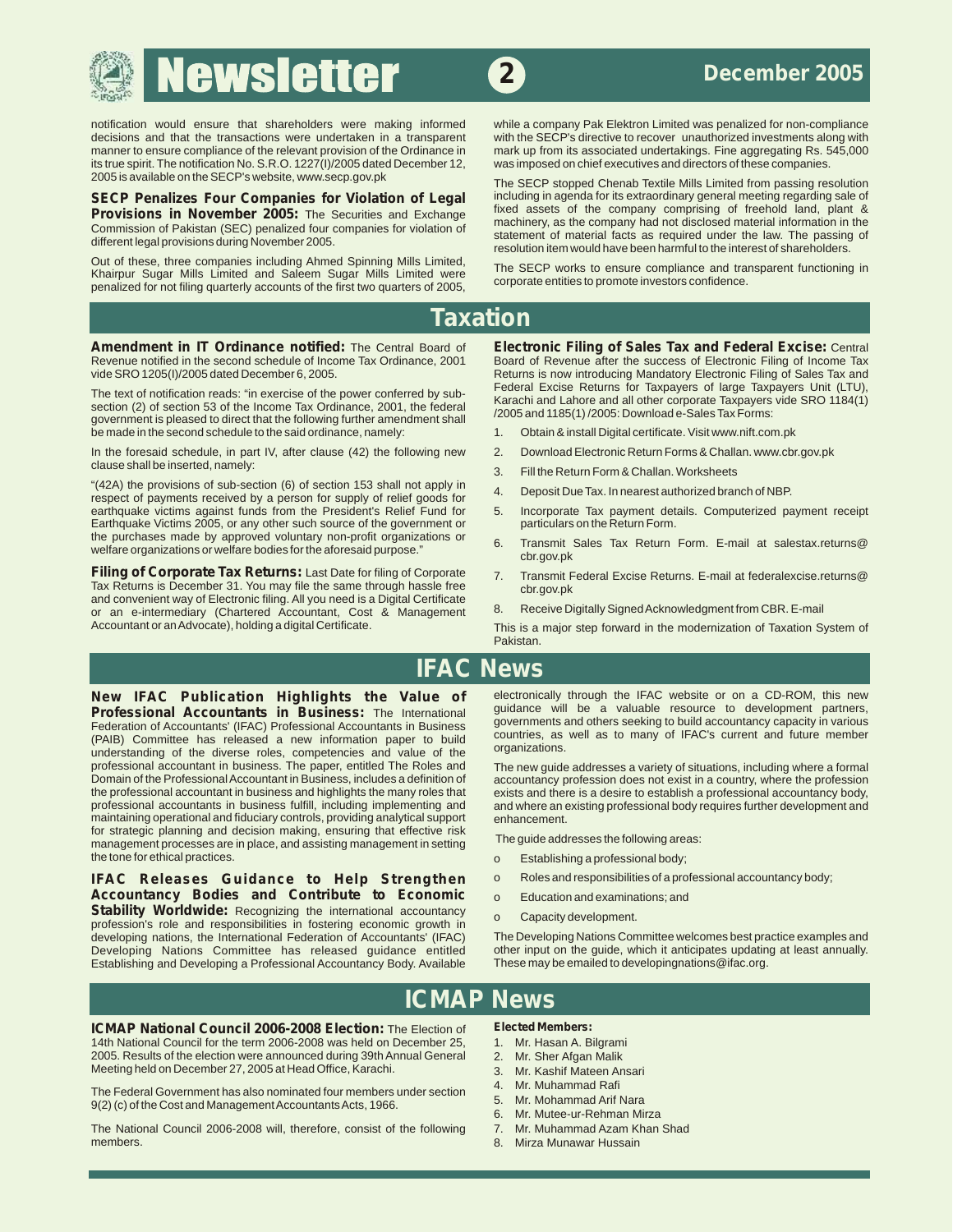# ewslette



- 1. Mr. Arif Mansur, Additional Finance Secretary (Budget), Finance Division, G.O.P.
- 2. Mr. M. H. Asif, Members (Finance), Oil & Gas Regulatory Authority<br>3. Mr. Jalal Ahmed Khan, Practicing Member
- 
- Mr. Mohammad Aleem Akhtar, Director Finance, Iqra University<br>miner on Mutual Eunde on Investment opportunity for Comprivatization front, he said that after the successful transaction of

**Seminar on Mutual Funds an Investment opportunity for** Seminary and The Sale that after the successful transaction of **Seminar on Mutual Funds and Investment operation** of **General Public:** Institute of Cost & Management **General Public:** Institute of Cost & Management Accountant of move towards other sector as government has nothing to do with the Pakistan organized seminar on Mutual Funds an investment opportunity business. It is the pri Pakistan organized seminar on Mutual Funds an investment opportunity business. It is the private sector, which is the engine of growth anywhere.<br>For general public on Monday, December 19, 2005 at Pearl Continental Also, th said in his inaugural session that inefficient private and financial sectors overall health of the national economy," he said, "the signs are very positive<br>were big impediments to being competitive in global market, and ad were big impediments to being competitive in global market, and added that real sector was the ultimate beneficiary of financial sector reforms. He that real sector was the ultimate beneficiary of financial sector reforms. He Former president ICMAP Sher Afgan Malik, Sadiq Hussain, Chief<br>also said that the government wants to further strengthen the financial unustment sector to invest more in real sector for further economic development of the country.

**Nominated Members:**<br>1 Mr. Arif Mansur, Additional Finance Secretary (Budget) financial sector reforms, the same taken in capital market also proved in robust performance of the capital markets. The capital market has huge potential, Dr. Shah said, and added that the government would take further Extra in the more listing of companies, and offering of IPOs to tap its 3. Mr. Jalal Ahmed Khan, Practicing Member<br>3. Mr. Mohammad Aleem Akhtar Director Finance Jora University potential.

for general public on Monday, December 19, 2005 at Pearl Continental Also, the restructuring of legal system of the country is to provide legal Hotel, Karachi. Dr. Salman Shah, Advisor to Prime Minister for Finance playing field to investors and businessmen. " So, when you look at the

Investment Officer AKD Investment Management and Chairman Karachi<br>Branch Council of ICMAP Javed Mansha also spoke.

# **ICAP News**

**Financial reporting system:** The Institute of Chartered Accountants Muslim Computer of Pakistan (ICAP) has developed International Accounting Standards president. (IAS) with regard to Islamic banking and financial reporting system. This He asserted that the IAS would, besides standardization, make available<br>was stated by ICAP president Syed Mohammad Shabbar Zaidi in his sound founda was stated by ICAP president Syed Mohammad Shabbar Zaidi in his sound foundations for the speedy spread and growth of Islamic banking<br>speech at the Karachi Income Tax Bar Association on Tuesday, December and finance. It wo speech at the Karachi Income Tax Bar Association on Tuesday, December and finance. It would help directly in establishing more Sharia-complaint<br>20. 2005.

He observed that the IAS would be released from the first day of 2006 and opportunities for young trained manpower, he said.

**ICAP Accounting Standards on Islamic banking and** said that it would be more transparent IAS. Pakistan would be the first **ICAP**<br>**In ancial reporting system:** The lostitute of Chartered Accountants Muslim country to have

banks, financial institutions in the country thus creating new job

# **PIPFA Affairs**

**Annual Membership Subscription:** Annual Membership 20. Mr. Sameer Hanif APA-3632<br>
Subscription for the year 2005-06 had become due on 1st July 2005 21. Mr. Qamar Ali Mumtaz Subscription for the year 2005-06 had become due on 1st July 2005. 21. Mr. Qamar Ali Mumtaz APA-3633<br>Members who have not yet paid their dues are requested to clear the same 22. Mr. Javaid Anjum Members who have not yet paid their dues are requested to clear the same 22. Mr. Javaid Anjum Members who have not yet paid their dues are requested to clear the same 23. Mr. Raza Ur Rehman Qamar APA-3635 APA-3635 at earliest. These make payment through demand draft of cross cheque in 23. Mr. Raza Ur Rehman Qamar Aparticle<br>19 APA-3636 APA-3636 APA-3636 APA-3636 APA-3636 APA-3636 APA-3636 APA-3636 APA-3636 APA-3636 APA-3636 APA-3636 favour of PIPFA drawn on any bank branch at Karachi. Members at Lahore 24. Mr. Haroon Iqbal Apal Apal APA-3636<br>25. And Faisalabad can also make payment to our Lahore or Faisalabad 25. Mr. Muhammad Shahid and Faisalabad can also make payment to our Lahore or Faisalabad 25. Mr. Muhammad Shahid<br>26. Mr. Khalid Masood Aziz APA-3638 APA-3638

**27. Mr. Muhammad Shafiq Exhibition:** PIPFA participated in the Educational 28. Mr. Muhammad Uram Hanif APA-3640<br>Exhibition at Karachi held with the collaboration of Institute of Cost and 29. Mr. Khuram Shahzad Exhibition at Karachi held with the collaboration of Institute of Cost and 29. Mr. Khuram Shahzad APA-3641 Management of Pakistan. The Exhibition was attended by large number of 30. Mr. Muhammad Aleem Tahir APA-3642 intending students, parents and other interested persons. Visitors were 31. Miss Sadia Perveen APA-3643<br>1944-3643 very impressed with PIPFA's program and its availability at easily 32. Mr. Awais Nazir

**Commencement of the Classes:** PIPFA classes for the Summer Session 2006 will commence in the 2nd week of January-2006 at all its own Session 2006 will commence in the 2nd week of January-2006 at all its own **ICAP's New Nominations on the Board of Governors of** 

| Mr. Sajid Hussain             | <b>FPA-04</b> |
|-------------------------------|---------------|
| Mr. Zamir ud Din A. Alvi      | FPA-1421      |
| Mr. Muhammad Iqbal            | FPA-1498      |
| Mr. Amir Shafique Topra       | FPA-1684      |
| Mr., Sheikh Muhammad Mossadig | FPA-1818      |
| Associate:                    |               |
| Mr. Abdul Jabbar              | APA-3613      |
| Mr. Shahid Ali                | APA-3614      |
| Mr. Faisal Mahmood            | APA-3615      |
| Mr. Muhammad Adnan Ehsan      | APA-3616      |
| Mr. Muhammad Asghar           | APA-3617      |
| Mr. Muhammad Usman Qureshi    | APA-3618      |
| Mr. Bakhtyar Humayun          | APA-3619      |
| Mr. Muhammad Imtiaz Uddin     | APA-3620      |
| Mr. Mumtaz Ahmed Qureshi      | APA-3621      |
| Mr. Afzal Kashif              | APA-3622      |
| Mr. Hamayun Majid Qurashi     | APA-3623      |
| Mr. Hammad Ahmad Usmani       | APA-3624      |
| Mr. Muhammad Afzal            | APA-3625      |
| Mr. Muhammad Tariq            | APA-3626      |
| Mr. Muhammad Jamil Tayyab     | APA-3627      |
| Mr. Rehan Idrees Mirza        | APA-3628      |
| Mr. Muhammad Asif             | APA-3629      |
| 18. Mr. Khurram Saif          | APA-3630      |
| Mr. Muhammad Hanif            | APA-3631      |
|                               |               |

Office. And the matter payment to but but the contract of the contract of the contract of the contract of the contract of the contract of the contract of the contract of the contract of the contract of the contract of the very impressed with PIPFA's program and its availability at easily and the water was Nazir and the APA-3644<br>affordable.cost. APA-3644 affordable.cost. APA-3645 affordable cost. 33. Mr. Muhammad Kamran APA-3645<br>1994 - Mr. Shahid Shafi

PIPFA: The Council of the Institute of Chartered Accountants of Pakistan **Admission of New Members:** https://www.has nominated the following members on the Board of Governors of PIPFA in place of the past Council members. **Fellow:** 

**Mr. Shaikh Saqib Masood, FCA is a Partner and Head Tax Consultant of** KPMG Taseer Hadi & Co. Chartered Accountants, a member firm of KPMG International. He is a Fellow Member of Karachi (ICAP) Karachi. Mr. Masood is a member of National Council of ICAP for 2005-2009 and Chairman of Taxation & Economic Policies Committee of ICAP.

**Associate:** He is also the President of the Income Tax Bar Association, Karachi, the largest Bar of the country, for the year 2005. Earlier, he served as Vice-President of the Bar in the year 2001. Mr. Masood is also a member of Management Association of Pakistan (MAP), and Income Tax Bar. Association, Karachi.

Syed Shahid Husain Jafri is a Fellow Member of the Institute of Chartered Accountants of Pakistan. Currently he is associated with Sui Southern Gas Company as Dy. General Manager (Internal Audit). Mr. Jafri prior to joining ICAP Council, served on the Southern Regional Committee of ICA for two consecutive terms.

Mr. Arif Mansur is a career civil servant over thirty years of service in different capacities. He currently holds the position of Additional Finance Secretary and is responsible for Budget and Banking Wings of the ministry of Finance. His previous assignment was with the Department of the Auditor General of Pakistan as Deputy Auditor General. He has been nominated by the Ministry of Finance to the ICAP Council. He holds Masters Degrees in Business Administration, Defense and Strategic Studies and Political Science. Mr. Arif Mansur is also member of Pakistan Television and Pakistan Broadcasting Corporation.